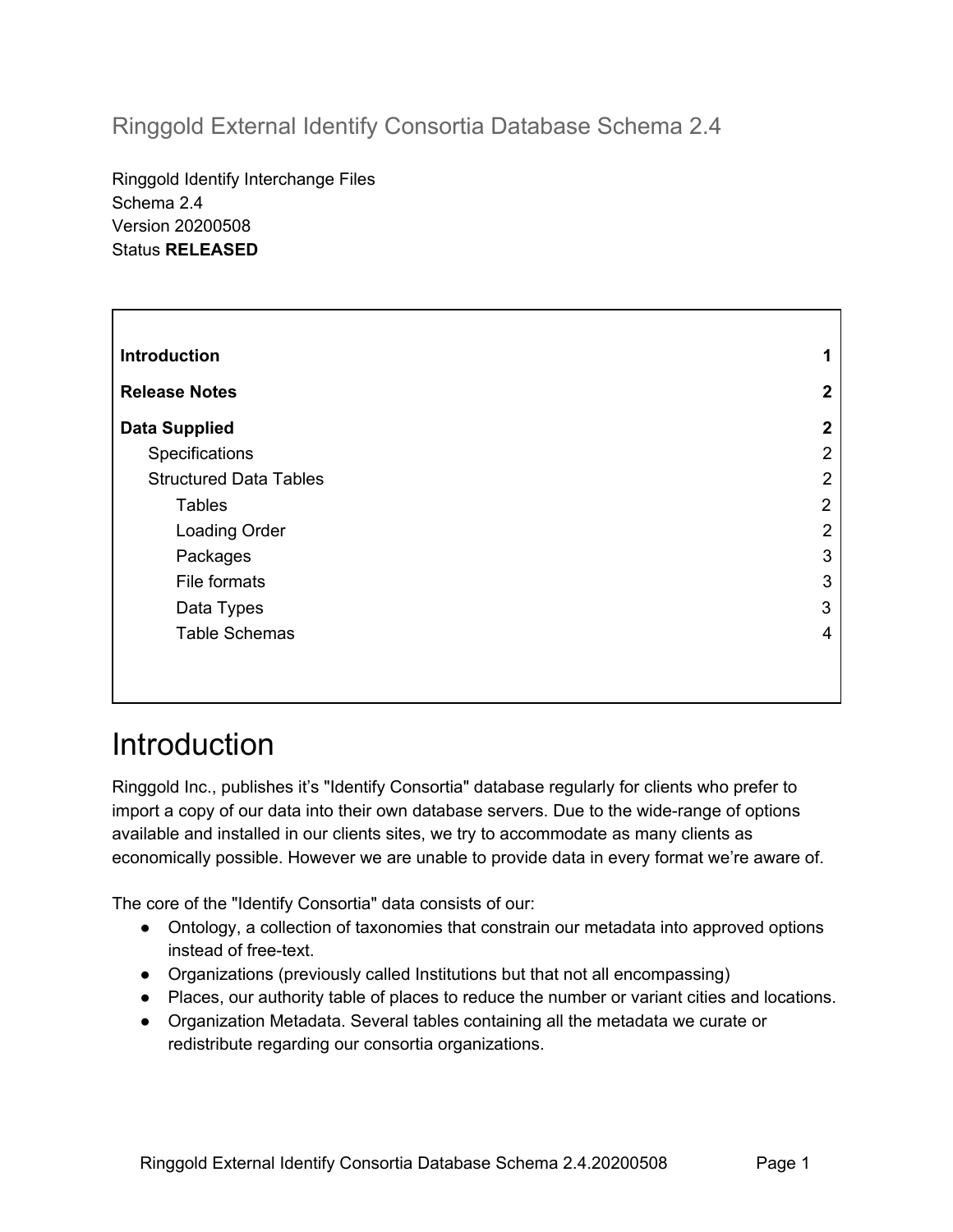## <span id="page-1-0"></span>Release Notes

- 2019-09-18
	- New interchange schema introduced
	- Institutions are now Organizations
	- Structured file exports in CSV and JSON
	- Object file exports in XML and JSON

# <span id="page-1-1"></span>Data Supplied

## <span id="page-1-2"></span>**Specifications**

- 1. Character set: UTF8 multibyte
- 2. Collation: UTF8-unicode-ci

## <span id="page-1-3"></span>Structured Data Tables

#### <span id="page-1-4"></span>**Tables**

- 1. Countries
- 2. Ontology
- 3. Organizations
- 4. Org\_addresses
- 5. Org\_metadata
- 6. Org\_notes
- 7. Org\_people
- 8. Org\_relationships
- 9. Org\_urls
- 10. Places

#### <span id="page-1-5"></span>Loading Order

Due to foreign-key or relational dependencies, we recommend loading a few key tables first.

- 1. Ontology
- 2. Countries
- 3. Places
- 4. Organizations
- 5. Remainder of tables in any order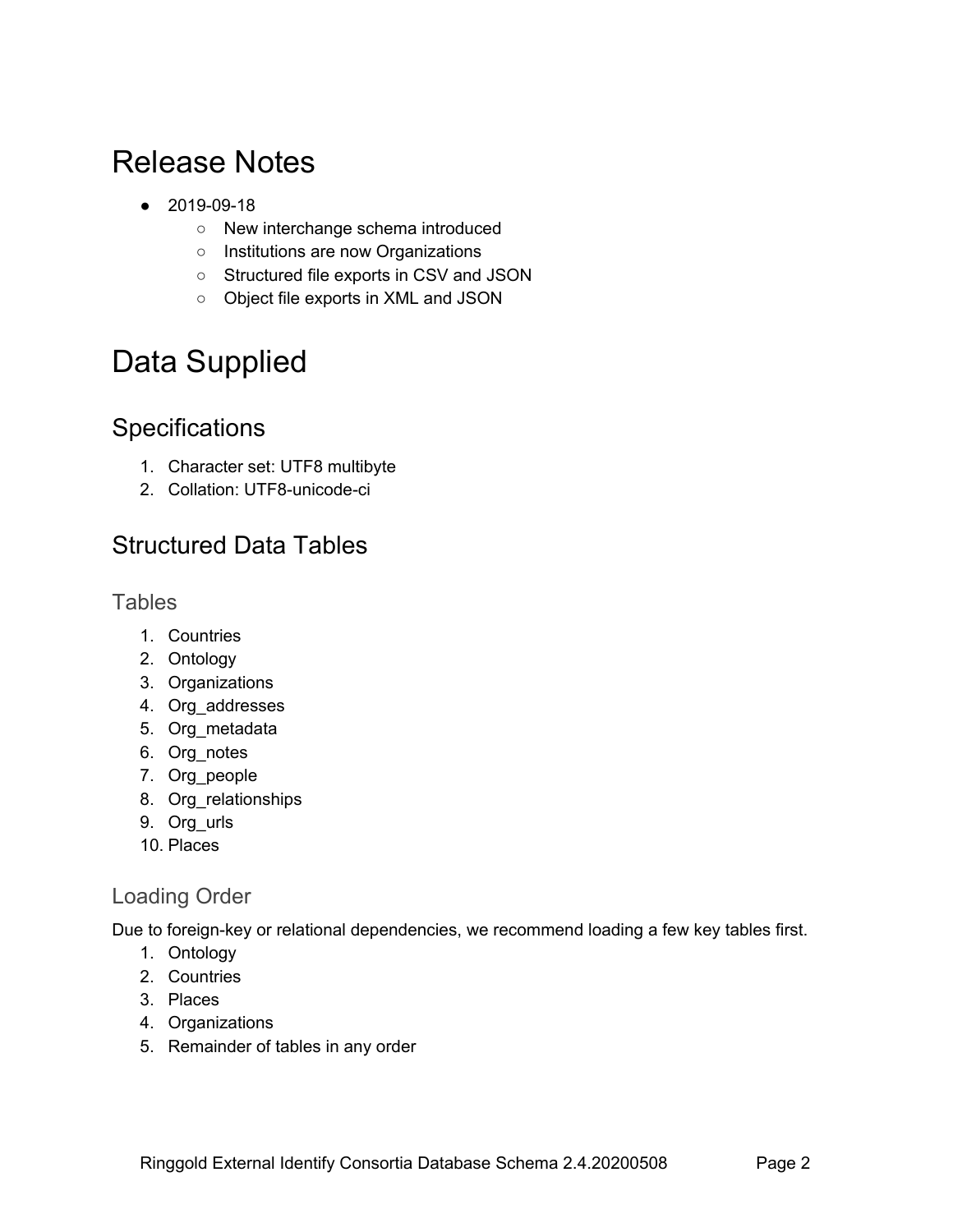#### <span id="page-2-0"></span>Packages

Our data is published in 'ZIP' packages and require decompression before further processing. If you need a 'ZIP' application to decompress the published package, consider:

- 1. 7-ZIP
- 2. WinZip

<span id="page-2-1"></span>File formats

- 1. Structured/relational databases
	- a. CSV
	- b. JSON
- 2. Object/noSql databases (pending)
	- a. JSON
	- b. XML

#### <span id="page-2-2"></span>Data Types

| Primitive | Elements                                                                                                                                                                                                                                                                                                                                                                                | Length | Notes/example       |
|-----------|-----------------------------------------------------------------------------------------------------------------------------------------------------------------------------------------------------------------------------------------------------------------------------------------------------------------------------------------------------------------------------------------|--------|---------------------|
| integer   | *_ringgold_id<br>* term id<br>internal id<br>place id<br>ringgold_id<br>taxonomy_id<br>term id                                                                                                                                                                                                                                                                                          | 11     |                     |
| timestamp | date_created<br>last_modified                                                                                                                                                                                                                                                                                                                                                           |        | "YYYYMMDD HH:mm:ss" |
| string    | *_name<br>*_description<br>address*<br>administrative_area_level_1<br>administrative_area_level_2<br>administrative_area_level_3<br>administrative_area_level_4<br>administrative_area_level_5<br>administrative_area_level_1_short<br>administrative_area_level_2_short<br>administrative_area_level_3_short<br>administrative_area_level_4_short<br>administrative area level 5 short |        | 66 99               |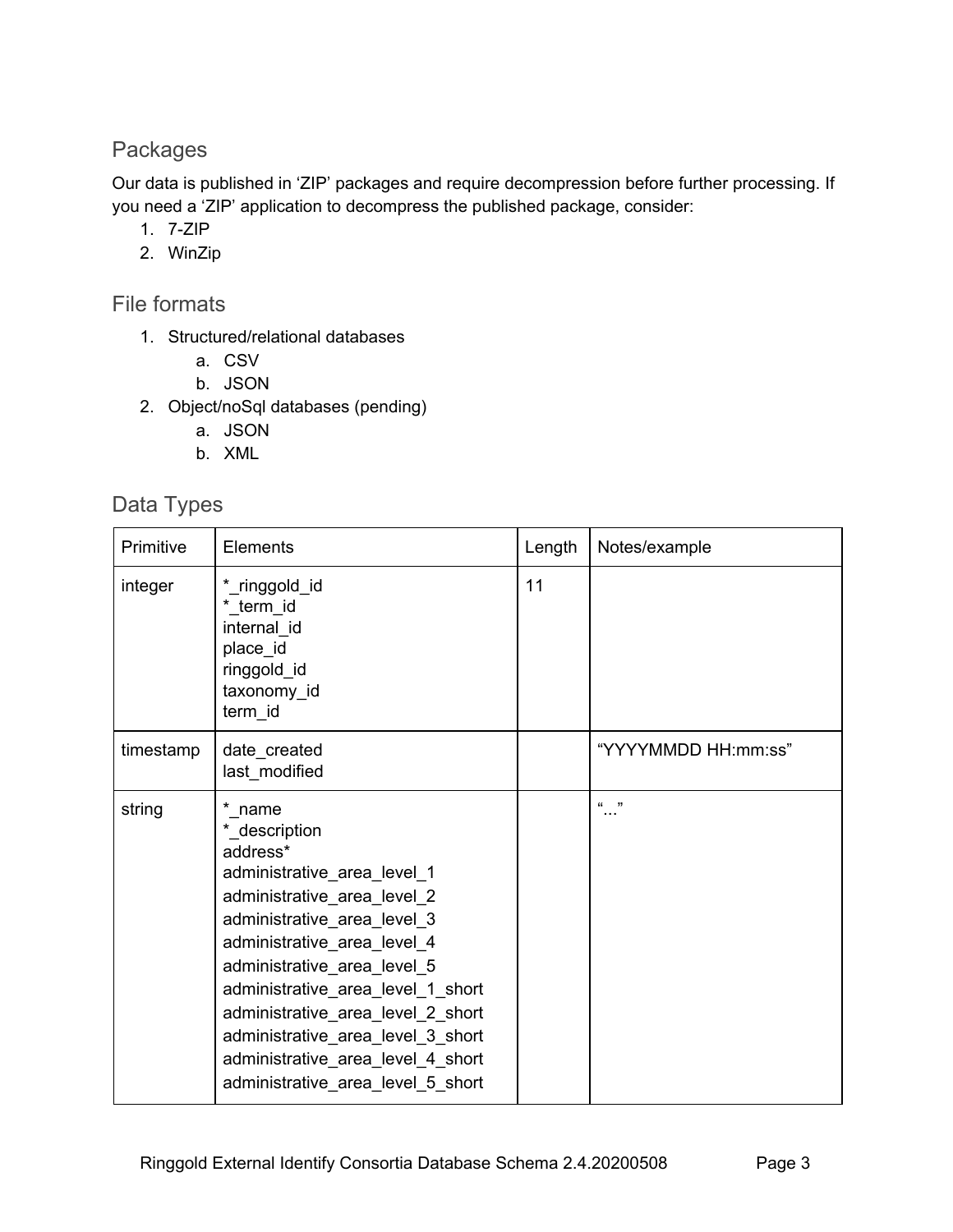|         | classification_value<br>code<br>country_code<br>country_format_pattern<br>details<br>formatted_name<br>isni<br>language<br>name<br>name_short<br>note<br>post_code<br>privacy_group<br>province<br>region_name<br>rg_sector<br>rg_type<br>rg_tier<br>taxonomy_name<br>telephone_1<br>telephone_2<br>url |           |
|---------|---------------------------------------------------------------------------------------------------------------------------------------------------------------------------------------------------------------------------------------------------------------------------------------------------------|-----------|
| float   | latitude<br>longitude                                                                                                                                                                                                                                                                                   | 60.123456 |
| boolean | is_consortium<br>is_member<br>is_vendor                                                                                                                                                                                                                                                                 | 0,1       |

### <span id="page-3-0"></span>Table Schemas

- 1. Countries
	- a. country\_code
		- i. iso-3166 2 characters
	- b. country\_name
	- c. region\_name
		- i. Europe
		- ii. North America
		- iii. Rest of the World
	- d. privacy\_group
		- i. empty
		- ii. GDPR means people are not displayable due to GDPR regulations
- 2. Ontology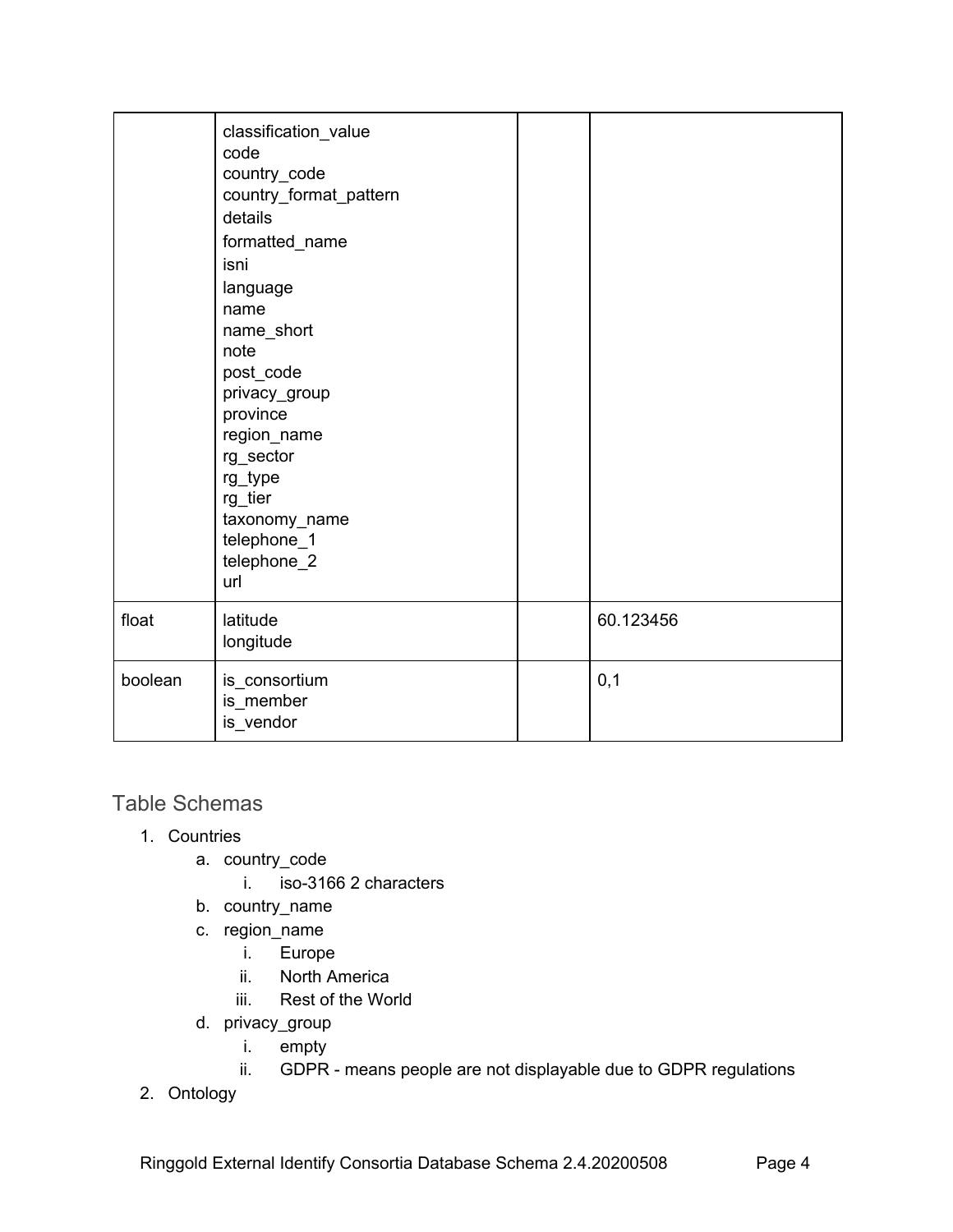- a. term\_id
- b. taxonomy\_id
- c. taxonomy\_name
- d. term\_name
- e. term\_description
- f. last\_modified
- 3. Organizations
	- a. ringgold\_id
	- b. last\_modified
	- c. status
		- i. approved
		- ii. changed
	- d. is\_consortium
	- e. is\_member
	- f. is\_vendor
	- g. code
	- h. name
	- i. place\_id
		- i. Join to places table.
	- j. post\_code
	- k. rg\_sector
	- l. rg\_type
	- m. rg\_tier
	- n. isni
- 4. Org\_addresses
	- a. internal\_id
	- b. last\_modified
	- c. status
		- i. valid
	- d. ringgold\_id
	- e. address\_type
		- i. main
		- ii. secondary
	- f. address
	- g. address\_1
	- h. address\_2
	- i. address\_3
	- j. address\_4
	- k. address\_5
	- l. address\_6
	- m. city
	- n. province
	- o. post\_code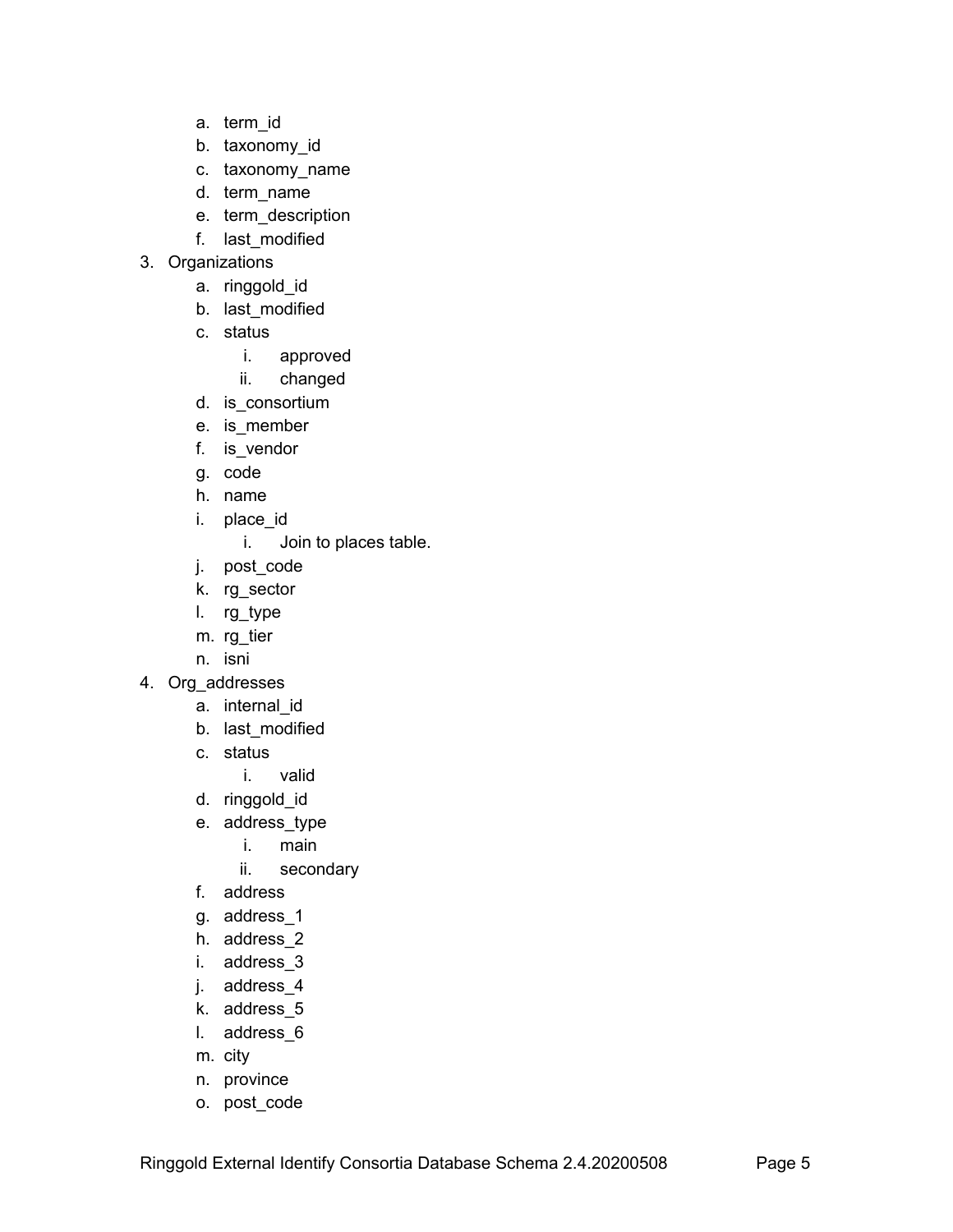- p. country\_code
- q. place\_id
- r. telephone\_1
- s. telephone\_2
- t. fax
- u. email
- v. rank
- 5. Org\_metadata
	- a. internal\_id
	- b. ringgold\_id
	- c. taxonomy\_name
	- d. term\_name
- 6. Org\_notes
	- a. internal\_id
	- b. ringgold\_id
	- c. note
	- d. last\_modified
- 7. Org\_people
	- a. internal\_id
	- b. last\_modified
	- c. status
		- i. active
	- d. ringgold\_id
	- e. name
	- f. phone
	- g. job\_title
	- h. email\_1
	- i. email\_2
	- j. affiliation
	- k. affiliate\_ringgold\_id
	- l. note
	- m. contact\_role
		- i. Access and authentication
		- ii. ...
- 8. Org\_relationships
	- a. internal\_id
	- b. subject\_ringgold\_id
	- c. predicate
		- i. isMemberOfConsortium
		- ii. hasMemberOrganization
		- iii. hasClient
		- iv. isClientOfVendor
	- d. object\_ringgold\_id